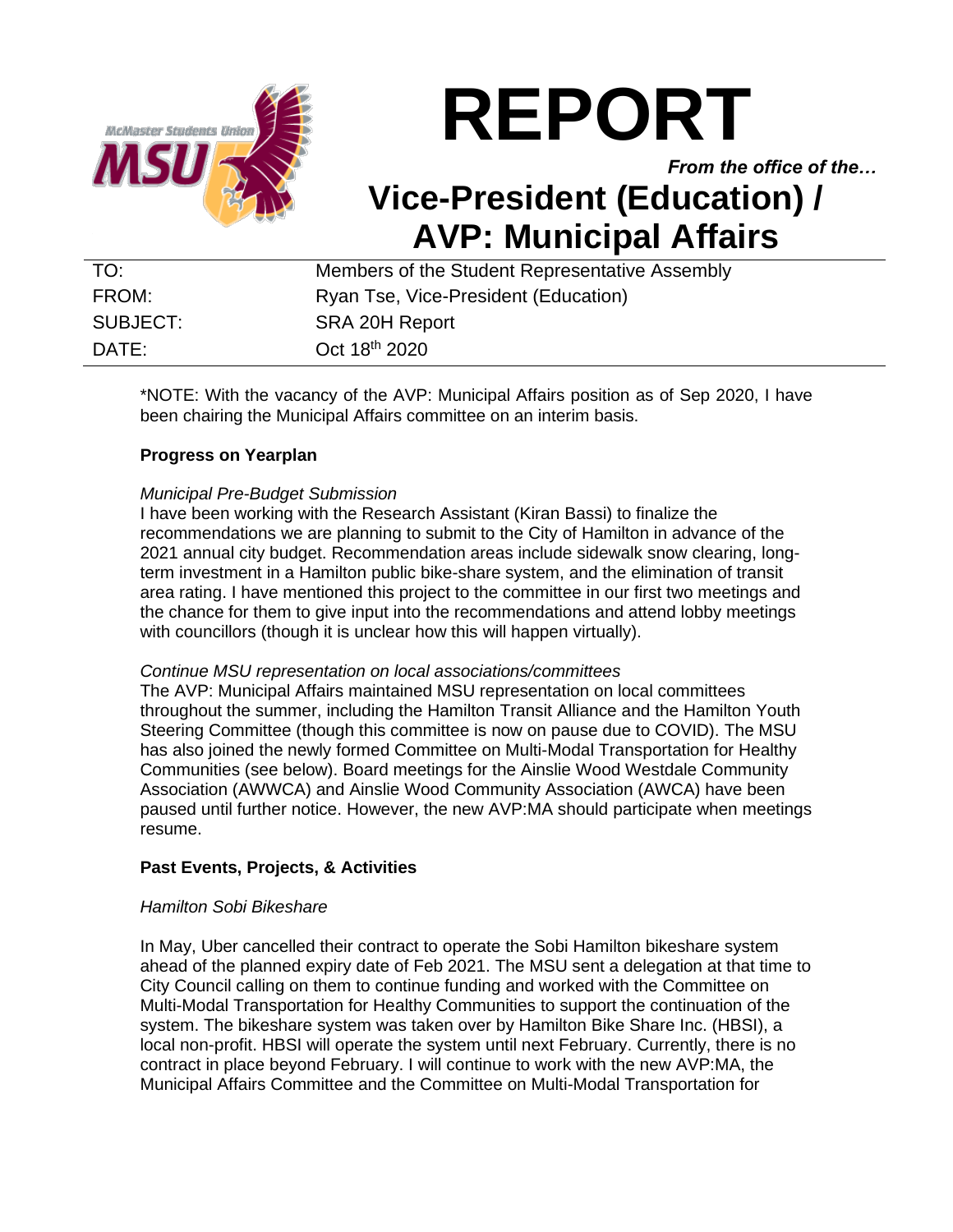Healthy Communities to call on the city to ensure that the bikeshare system continues beyond February.

#### *Anti-racism and reduced Hamilton Police Services budget*

In July 2020, the AVP: Municipal Affairs worked with the President and Vice-President (Education) to send a delegation to City Council detailing the marginalization of Black and Indigenous populations across Canada, questioning the large Hamilton Police Services Budget (\$171 million) and calling for the city to divest money from the police and re-allocate funds towards a re-imagined safety plan, including social services and other community supports. The city has not committed to any reductions at this point. This advocacy point will require continued efforts from the AVP:MA and potentially the Municipal Affairs Committee.

#### *Committee on Multi-Modal Transportation for Healthy Communities*

Over the summer, this committee was formed with members representing the university, the general student population, local transportation advocacy groups, and the MSU. The goal of the committee is to promote multi-modal transportation mainly on and around campus. The AVP: Municipal Affairs regularly represented the MSU on this committee throughout the summer and will hopefully continue to do so. The committee recently drafted a Terms of Reference document, and one main goal for the year is looking at how to expand and improve cycling infrastructure in the McMaster area. I believe this committee is a great way to build partnerships and coordinate efforts on projects that will make student transportation on and around campus more safe, enjoyable, and sustainable.

# **Upcoming Events, Projects, & Activities**

#### *Municipal Pre-Budget Submission*

I am working with the Research Assistant to finalize the recommendations. It should be released publicly by the end of October. I am planning on setting up lobby meetings with City Councillors throughout October and November to discuss our recommendations. This is a great opportunity for Committee members to get involved with lobbying by participating in the lobbying meetings.

#### *Lighting survey and implementing enhancements*

Once the new AVP:MA is hired (by next week), I will work with them to contact the Councillor Maureen Wilson and the Ward 1 Office to send the results of the lighting survey we conducted last year and request targeted improvements in off-campus student neighbourhoods. This could be a Committee project for the year, depending on the response of the Ward 1 Office

*Sobi bikeshare and continued promotion of active and sustainable transportation* There is potential for the MA Committee to work with the Sustainability Education Committee to continue to do research, lobby local stakeholders and run campaigns to promote the use of sustainable transportation like Hamilton Bikeshare. The status of the Hamilton LRT project is currently unclear and there is opportunity to make this a Committee focus for the year if the new AVP decides to do so. There are also issues around public transit safety and investment which could be a Committee focus this year.